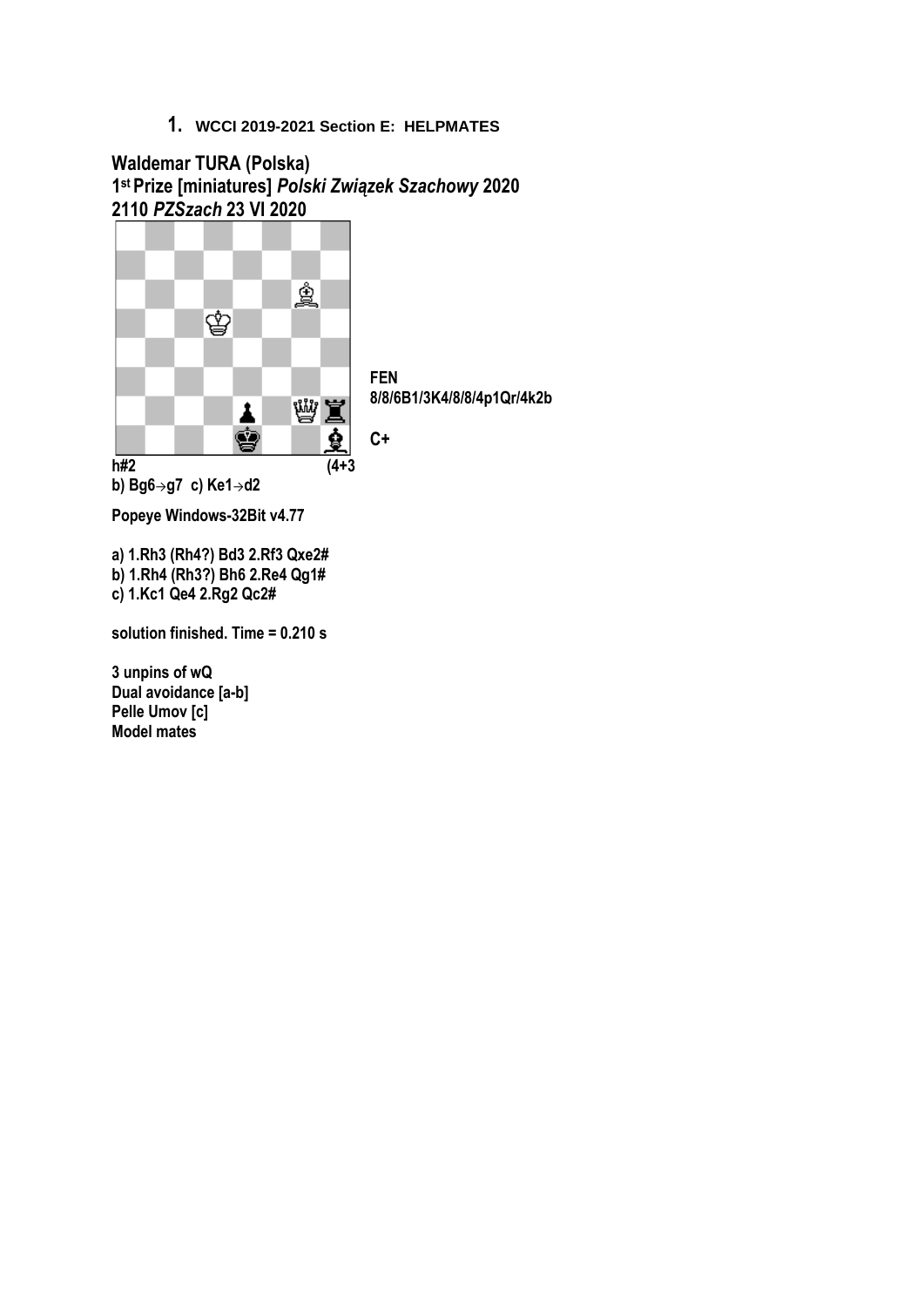# **Waldemar TURA (Polska) 2500** *Polski Związek Szachowy* **9 XI 2021**



**Popeye Windows-32Bit v4.79**

**a) 1...Sf4 2.b6 Qd5# 1.b5 Qd4 2.Rb7 Se5 b) 1...Qa5 2.R:d6 Se5# 1.R:d6 Qa7 2.b5 Se7#** 

**solution finished. Time = 0.332 s**

**Block x 2 HOTF: a) exchange the functions of the wQ and the S b) echo 4 model mats After Se5 two different model mats**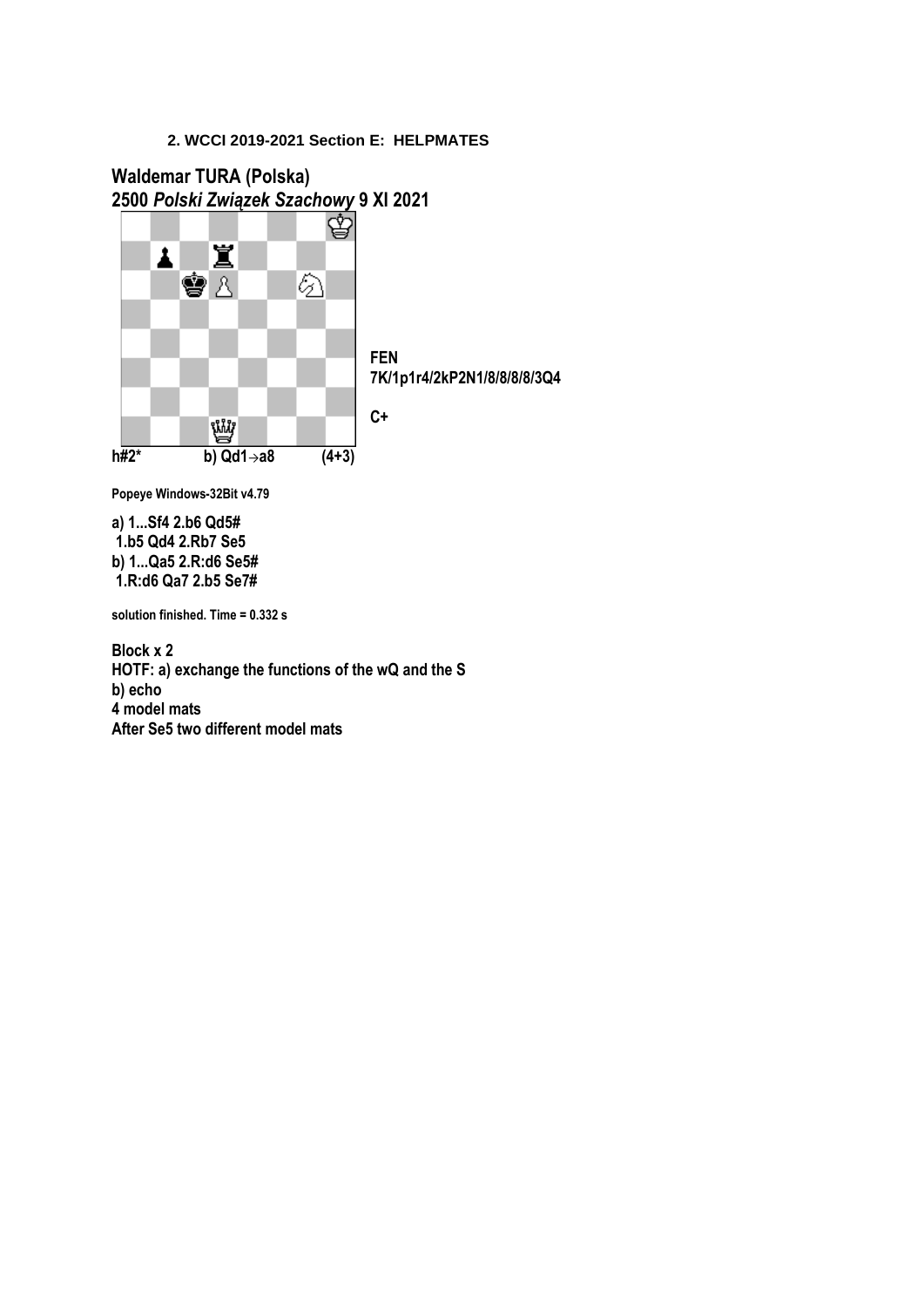## **Waldemar TURA (Polska) Special Honourable Mention** *Gravure* **2020**



**8/8/3p4/2pk4/2p1pp2/7q/6R1/B4K2**

**Popeye Windows-32Bit v4.79**

**1... ... 2.Qe3 Rb2 3.Kd4 Rd2# 1...Bh8 2.Qe6 Rg7 3.Ke5 Rg5#** 

**solution finished. Time = 0.332 s**